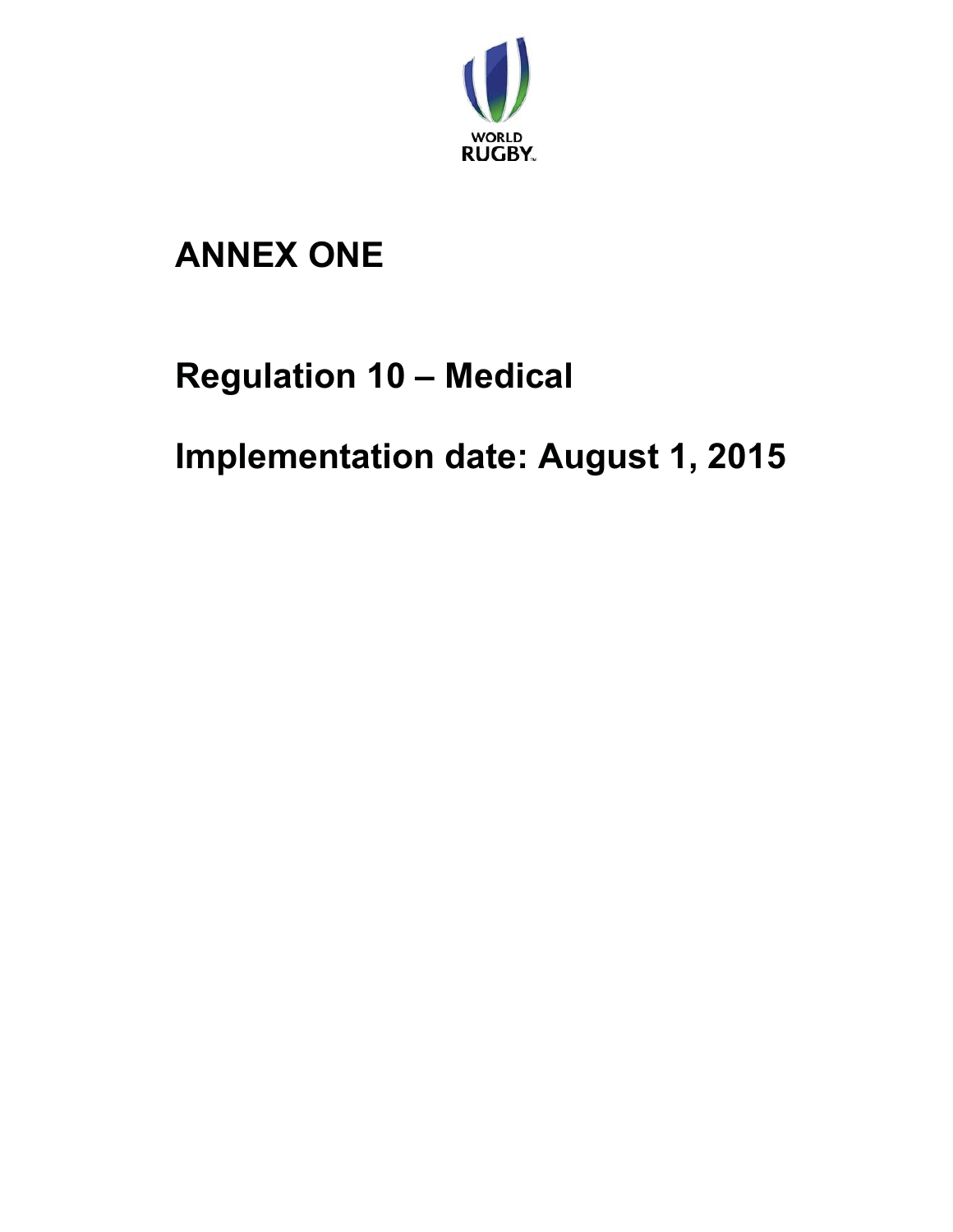## **REGULATION 10 – MEDICAL**

Concussion is a brain injury, which is serious and can be suffered by a Player of any age.

Concussion and suspected concussion must be taken extremely seriously by all those involved in the Game in order to protect the safety, health and welfare of Players.

Extra caution must also be taken with children and adolescents who have a greater risk of concussion and associated complications.

## **10.1 Concussion**

## **ADULTS**

10.1.1 Any ADULT Player with concussion or suspected concussion:

- (a) must be immediately and permanently removed from training or the field of play; and
- (b) should be assessed by a medical practitioner or an approved healthcare professional (as approved in the relevant jurisdiction); and
- (c) must not return to training or to play in a Match on the same day and until symptom free; and
- (d) must have complete physical and cognitive rest for 24 hours; and
- (e) must have relative physical rest (activity that does not induce or aggravate symptoms) for at least *one week* (including the initial 24 hour period of complete physical and cognitive rest) before commencing a graduated return to play (GRTP) programme referred to at  $10.1.1(f)-(g)$  below. The Player must be symptom free before commencing the GRTP; and
- (f) must successfully follow and complete a GRTP programme which must be consistent with World Rugby's GRTP Protocol contained in the World Rugby Concussion Guidance which is available here.; and
- (g) should receive clearance from a medical practitioner or approved healthcare professional prior to commencing the full contact training stage of the GRTP programme.
- 10.1.2 The following exceptions may apply:
	- (a) The one week rest period (in 10.1.1(e)) is obligatory regardless of whether the Player has become symptom free unless the Player has successfully accessed an 'advanced level of concussion care' (as defined in the World Rugby Concussion Protocol) In any event, there is no exception to the initial 24 hour period of complete physical and cognitive rest;
	- (b) the completion of a GRTP programme stipulated in 10.1.1(f) is obligatory except in cases of suspected concussion where the Player has accessed an 'advanced level of concussion care' (as defined in the World Rugby Concussion Protocol) AND has been medically cleared to return to training or to play on the grounds that the Player had not in fact been concussed.
- 10.1.3 The temporary replacement procedure for head injury assessment set out in Law 3.11 is only applicable in elite adult Matches, Series of Matches or Tournaments, which have been approved in advance by World Rugby.
- 10.1.4 If a Union, Association or Tournament Organiser wishes to obtain access to temporary replacement for head injury assessment in approved elite adult rugby Matches, an application for approval must be made to World Rugby. Application procedures are set out